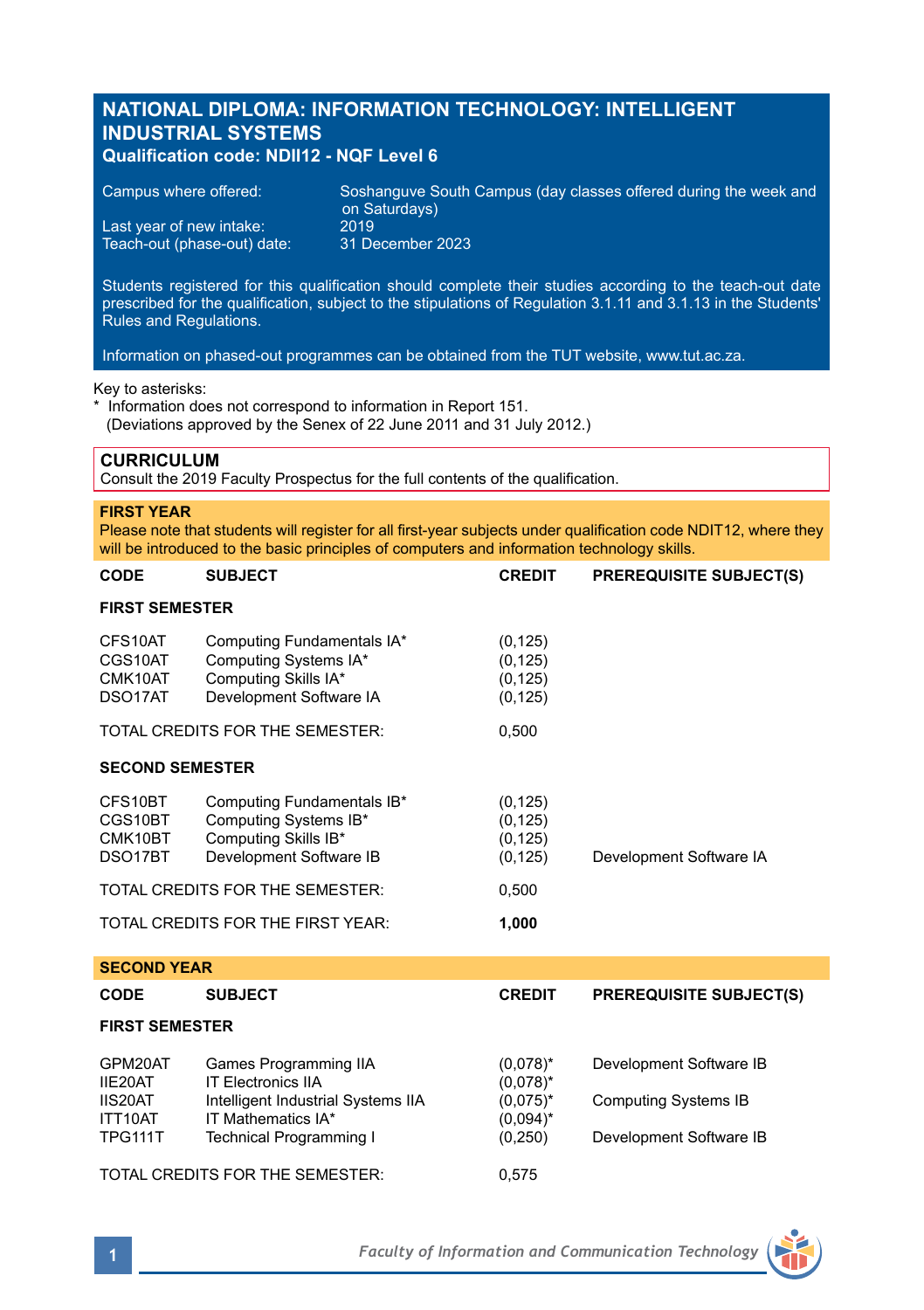## **SECOND SEMESTER**

| GPM20BT<br>IIE20BT<br>IIS20BT<br>ITT10BT<br><b>TPG201T</b> | Games Programming IIB<br><b>IT Electronics IIB</b><br>Intelligent Industrial Systems IIB<br>IT Mathematics IB*<br>Technical Programming II | $(0.078)^*$<br>$(0.078)^*$<br>$(0.075)^*$<br>$(0.094)^*$<br>(0,250) | Games Programming IIA<br><b>IT Electronics IIA</b><br>Intelligent Industrial Systems IIA<br><b>IT Mathematics IA</b><br><b>Technical Programming I</b> |
|------------------------------------------------------------|--------------------------------------------------------------------------------------------------------------------------------------------|---------------------------------------------------------------------|--------------------------------------------------------------------------------------------------------------------------------------------------------|
| TOTAL CREDITS FOR THE SEMESTER:                            |                                                                                                                                            | 0.575                                                               |                                                                                                                                                        |
| TOTAL CREDITS FOR THE SECOND YEAR:                         |                                                                                                                                            | 1.150                                                               |                                                                                                                                                        |
|                                                            |                                                                                                                                            |                                                                     |                                                                                                                                                        |

| <b>THIRD YEAR</b>                    |                                                                                |                                  |                                                                 |  |
|--------------------------------------|--------------------------------------------------------------------------------|----------------------------------|-----------------------------------------------------------------|--|
| <b>CODE</b>                          | <b>SUBJECT</b>                                                                 | <b>CREDIT</b>                    | <b>PREREQUISITE SUBJECT(S)</b>                                  |  |
| <b>FIRST SEMESTER</b>                |                                                                                |                                  |                                                                 |  |
| <b>DIC101T</b><br>IDC30AT<br>IIE30AT | Discrete Structures I*<br>Industry Exposure IIIA<br><b>IT Electronics IIIA</b> | (0, 100)<br>(0, 125)<br>(0, 125) | Intelligent Industrial Systems IIB<br><b>IT Flectronics IIB</b> |  |
| IIE30BT                              | <b>IT Electronics IIIB</b>                                                     | (0, 125)                         | Intelligent Industrial Systems IIB<br><b>IT Flectronics IIB</b> |  |
| <b>IIS301T</b>                       | Intelligent Industrial Systems III                                             | (0, 250)                         | Intelligent Industrial Systems IIB<br><b>IT Electronics IIB</b> |  |
|                                      | TOTAL CREDITS FOR THE SEMESTER:                                                | 0.725                            |                                                                 |  |

### **SECOND SEMESTER**

**On completion of all the above subjects. Students with only one subject outstanding may be allowed to register for that subject and Industry Exposure IIIB with the approval of the Head of Department.**

| IDC30BI | Industry Exposure IIIB               | (0, 125) |
|---------|--------------------------------------|----------|
|         | TOTAL CREDITS FOR THE SEMESTER:      | 0.125    |
|         | TOTAL CREDITS FOR THE THIRD YEAR:    | 0.850    |
|         | TOTAL CREDITS FOR THE QUALIFICATION: | 3.000    |

## **SUBJECT INFORMATION (OVERVIEW OF SYLLABUS)**

The syllabus content is subject to change to accommodate industry changes. Please note that a more detailed syllabus is available at the Department or in the study guide that is applicable to a particular subject. At time of publication, the syllabus content was defined as follows:

### **C**

## **COMPUTING FUNDAMENTALS IA (CFS10AT) 1 X 3-HOUR PAPER**

*(Subject custodian: End User Computing Unit)*

The student is introduced to the fundamentals of computers and information systems, computer organisation and data processing. (Total tuition time: ± 90 hours)

## **COMPUTING FUNDAMENTALS IB (CFS10BT) 1 X 3-HOUR PAPER**

*(Subject custodian: End User Computing Unit)*

The basic concepts of system development, data management, management information systems, ethics, privacy and security, purchasing and maintaining microcomputers, number systems and binary logic. (Total tuition time: ± 54 hours)

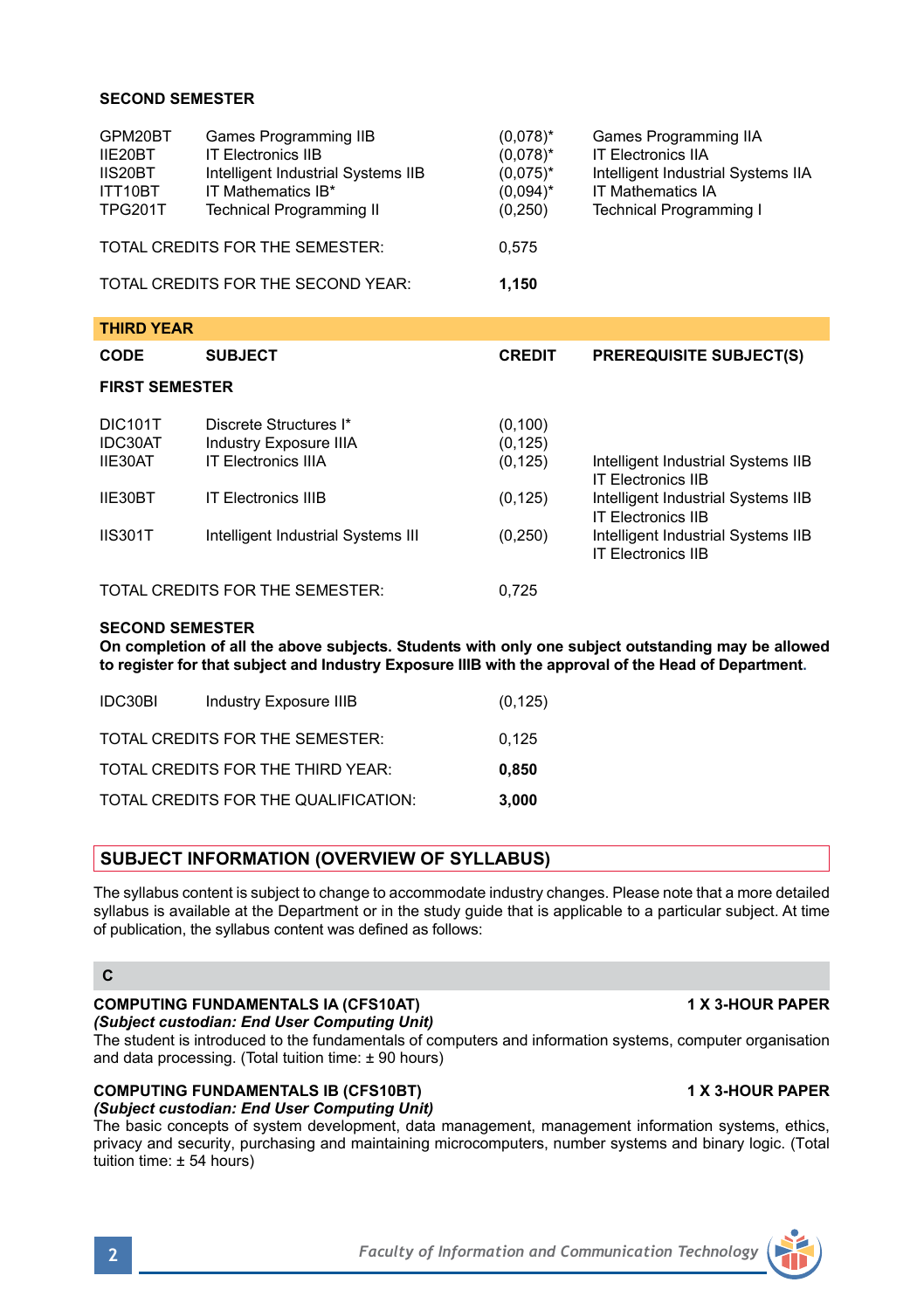## **COMPUTING SKILLS IA (CMK10AT) 1 X 3-HOUR PAPER**

### *(Subject custodian: Department of Informatics)*

This subject aims to equip the student with fundamentals of IT Soft skills for both the ICT industry and other working environments upon which a successful career can be built. In addition, it will also improve the student's relation and interaction abilities needed within the dynamic ICT industry. The student who successfully completes this subject must identify and implement various thinking skills and learning styles, state the legal and cultural sensitivity issues of IT, identify and explain the variety of soft skills including study skills and strategies, research, presentation as well as communication skills, and identify and explain interpersonal skills in relation to character, time management and team building dynamics and conflict resolution. (Total tuition time: ± 60 hours)

## **COMPUTING SKILLS IB (CMK10BT) 1 X 3-HOUR PAPER**

*(Subject custodian: Department of Informatics)*

The aim of this subject is to extend the skills in CMK10 AT so as to improve on student's relations and interaction capabilities that will be applicable within the dynamic ICT industry and the external environment. The student who successfully completes this subject must describe, distinguish and portray changes in terms of personality profiles, emotional intelligence, self-management, stress management and relationship management; identify and apply the notion of team dynamics; deal with conflict and understand the dynamics behind change; report on effective correspondence; produce meeting documents; conduct meetings; and demonstrate the required communication skills to develop interpersonal business relationships through by means of group work. (Total tuition time: ± 60 hours)

## **COMPUTING SYSTEMS IA (CGS10AT) 1 X 3-HOUR PAPER**

### *(Subject custodian: Department of Computer Systems Engineering)*

Introduction to hardware, operating systems, motherboards, processors, memory, hard drives, installing and supporting I/O devices, multimedia devices and mass storage, PC maintenance and troubleshooting strategies, and installing and maintenance of Windows. (Total tuition time: ± 54 hours)

## **COMPUTING SYSTEMS IB (CGS10BT) 1 X 3-HOUR PAPER**

## *(Subject custodian: Department of Information Technology)*

Provides the foundation of data communications and local area management, OSI model and/ or TCP/IP protocol stack model, data transmission principles, media, major protocols, topologies, routing methods, introduction to networking principles and network operating system fundamentals. (Total tuition time: ± 54 hours)

## **D**

## **DEVELOPMENT SOFTWARE IA (DSO17AT) 1 MILLET 1 X 4-HOUR COMPUTER-BASED**

## *(Subject custodian: Department of Computer Science)*

Aim: To learn to solve problems using the basic programming principles, and then practically apply that knowledge in C++. Objectives: To enable the student to understand problems and know how to solve them by using a computer; understand the general concepts and arithmetic used in programming, sequence, selection and iteration control structures and a variety of built-in data types, including strings. The students are exposed to the concept of event-driven programming in a visual programming environment focusing on the development of graphical user interfaces to solve real-life practical programming problems. (Total tuition time: ± 72 hours)

# **DEVELOPMENT SOFTWARE IB (DSO17BT) 1 X 4-HOUR COMPUTER-BASED**

# *(Subject custodian: Department of Computer Science)*

Aim: To expand on the already mastered knowledge obtained in Development Software IA. Objectives: To broaden the programming skills base of the student by adding the following topics: write an algorithm and applying it in VB.NET/C++ using functions and sub-procedures, and write an algorithm containing one-dimensional arrays. String manipulation will be continued as well as a brief introduction to text file processing. (Total tuition time: ± 72 hours)

### **DISCRETE STRUCTURES I (DIC101T) 1 X 3-HOUR PAPER** *(Subject custodian: Department of Computer Systems Engineering)*

Review of functions, relations and sets. Review of proposition and predicate logic. Methods of theorem proving, strong and weak induction, finite and infinite sets, set operations, introduction to computational complexity, theta and big-O notation. Combinatorics, including permutations and combinations. Graphs and trees, discrete probability and binomial distribution. (Total tuition time: ± 90 hours)

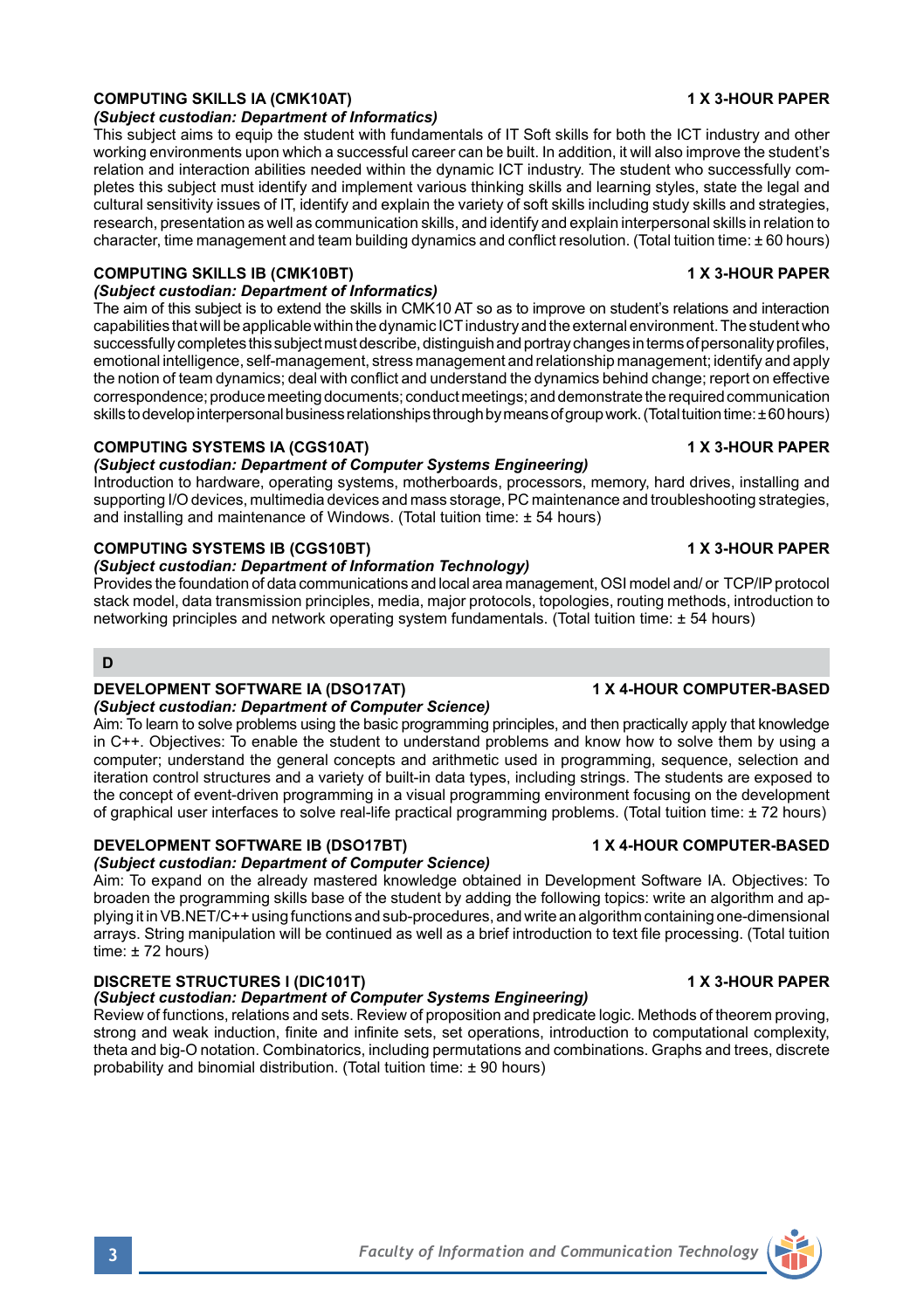# **GAMES PROGRAMMING IIA (GPM20AT) 1 X 3-HOUR PAPER**

# *(Subject custodian: Department of Computer Systems Engineering)*

Students are introduced to games programming techniques and learn how to apply them practically. The emphasis is placed on the design and integration of artificial intelligence engineering for the purpose of controlling virtual-world objects. (Total tuition time: ± 80 hours)

# **GAMES PROGRAMMING IIB (GPM20BT) 1 X 3-HOUR PAPER**

*(Subject custodian: Department of Computer Systems Engineering)*

Advanced games programming techniques are applied practically. The application of concepts such as 3D graphics and network synchronisation is explored. The focus is on 3D virtual-world object AI manipulation and more advanced AI techniques. (Total tuition time: ± 80 hours)

## **I**

### **INDUSTRY EXPOSURE IIIA (IDC30AT) 1 X 3-HOUR PAPER**  *(Subject custodian: Department of Informatics)*

This subject enables students to gain insight to organisational characteristics and behaviour, personal and technological entrepreneurship; other issues include ethical and professional conduct in the workplace. The subject will also increase their knowledge of individual behavioural aspects, namely biographical characteristics, values attitudes, job satisfaction and personality and emotions, perceptions and individual decision making; broaden their understanding of the administrative structures of organisations, bureaucratic behaviour in global and diverse context; and develop interpersonal skills in applying and integrating contemporary theories of motivation. (Tuition time: ± 60 hours)

# **INDUSTRY EXPOSURE IIIB (IDC30BI) CONTINUOUS ASSESSMENT**

*(Subject custodian: Department of Computer Systems Engineering)* Industry Exposure IIIB is career-orientated and is aimed at integrating academic training with practical skills, as demanded by industry. Students work in industry for six months. (No formal tuition)

# **INTELLIGENT INDUSTRIAL SYSTEMS IIA (IIS20AT) 1 X 3-HOUR PAPER**

# *(Subject custodian: Department of Computer Systems Engineering)*

A study of system software assembly language and practical projects, using the printer port as PLC. (Total tuition time: ± 80 hours)

# **INTELLIGENT INDUSTRIAL SYSTEMS IIB (IIS20BT) 1 X 3-HOUR PAPER**

*(Subject custodian: Department of Computer Systems Engineering)*

A more detailed study of the factory process to determine the controls regarding efficiency and safety of the environment that will have to be placed in the process. (Total tuition time: ± 20 hours)

# **INTELLIGENT INDUSTRIAL SYSTEMS III (IIS301T) 1 X 3-HOUR PAPER**

# *(Subject custodian: Department of Computer Systems Engineering)*

Students are introduced to the world of mobile robotics by implementing behaviour-based concepts to control an autonomous vehicle. (Total tuition time: ± 80 hours)

# **IT ELECTRONICS IIA (IIE20AT) 1 X 3-HOUR PAPER**

# *(Subject custodian: Department of Computer Systems Engineering)*

Basic components of digital circuits, such as NOT, AND and OR gates. The more complex gate and logic functions are built by using these basic components. Boolean algebra and Karnaugh maps are used to simplify functions. Combination logic circuits, including adders, multi-vibrators, comparators, decoders, encoders, multiplexers and de-multiplexers, are discussed. Binary, octal, decimal and hexadecimal number systems are included. Theoretical presentations are supported by practical experiments in a laboratory. (Total tuition time: ± 80 hours)

# **IT ELECTRONICS IIB (IIE20BT) 1 X 3-HOUR PAPER**

# *(Subject custodian: Department of Computer Systems Engineering)*

Basic components of sequential circuits, namely latches and flip-flops. More complex memory components, such as adders and registers, are derived from the basic components. Different analogue-to-digital and digitalto-analogue converters are discussed. In the introduction to microprocessor systems, the central processor, memory, ports and interrupts are dealt with. (Total tuition time:  $\pm 80$  hours)